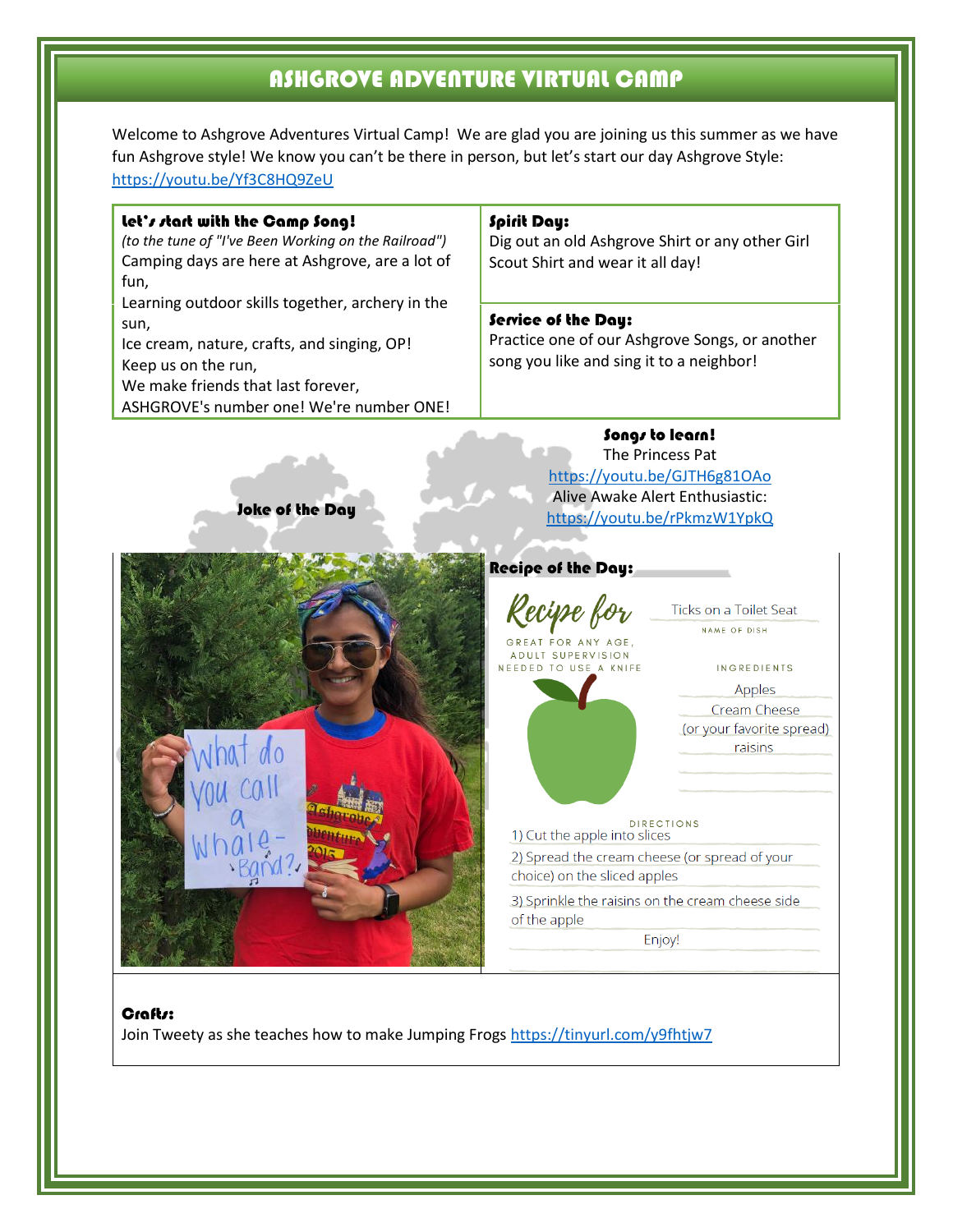## ASHGROVE ADVENTURE VIRTUAL CAMP

#### OP's Virtual Challenge Course

As you know OP is under quarantine this summer, but have no fear, Rusty has devised a way to bring out a little of OP's old inventory from her attic. Afterall, what is a summer without any OP??

So here are 10 activities adOPted so you can some by yourself, with a buddy, like your sister or brother, or with your whole family. You can do just one a day to spread them out. Or give yourself an OP day & do them all at once. As with all OP activities, remember there is no running, jumping, or throwing of people & objects! If you get stuck, feel free to email Rusty at [jmmurphy417@msn.com](mailto:jmmurphy417@msn.com) . She will do her best to get back to you with a hint to help along the way. And most of all remember there is no right or wrong but only SAFE!! Have Fun & let's begin!

#### **Yokohama from Japan, 2003.**

Story: Yokohama is the second largest city in Japan; a port city across the Bay from Tokyo. The Great Kanto Earthquake on September 1st in 1923 totally devastated Yokohama, turning Yokohama into a sea of flames. Now be careful. You can see where the rubble is dangerous. So, let's get over this to see if we can help the people on the other side. You can't touch the rubble. It is too dangerous. So be careful not touch the string, it is too hot. If you have a buddy use them to assist you getting over the sting. Equipment: String and two chairs Set up: Try the string to the chairs 12" off the floor.

Activity: Once everyone in your group gets over the string raise it 6" and try again. Keep going, raising it after each time you all make it across. Remember, you may not touch the string at all. See how you high can go!

<sup>z</sup>ecipe for

GREAT FOR ANY AGE **ADULT SUPERVISION** NEEDED TO USE A KNIFE



Ants on a Log NAME OF DISH

**INGREDIENTS** 

Celery Stalks Peanut Butter (or your favorite spread) Raisins or Chocolate Chips

**DIRECTIONS** 1) Cut the leaves and bottoms off of the celery stalks

2) spread the peanut butter (or your favorite spread) into the "boat" part of the celery

3) Put the raisins or chocolate chips on the peanut butter

Enjoy!



Answer to the Joke of the Day